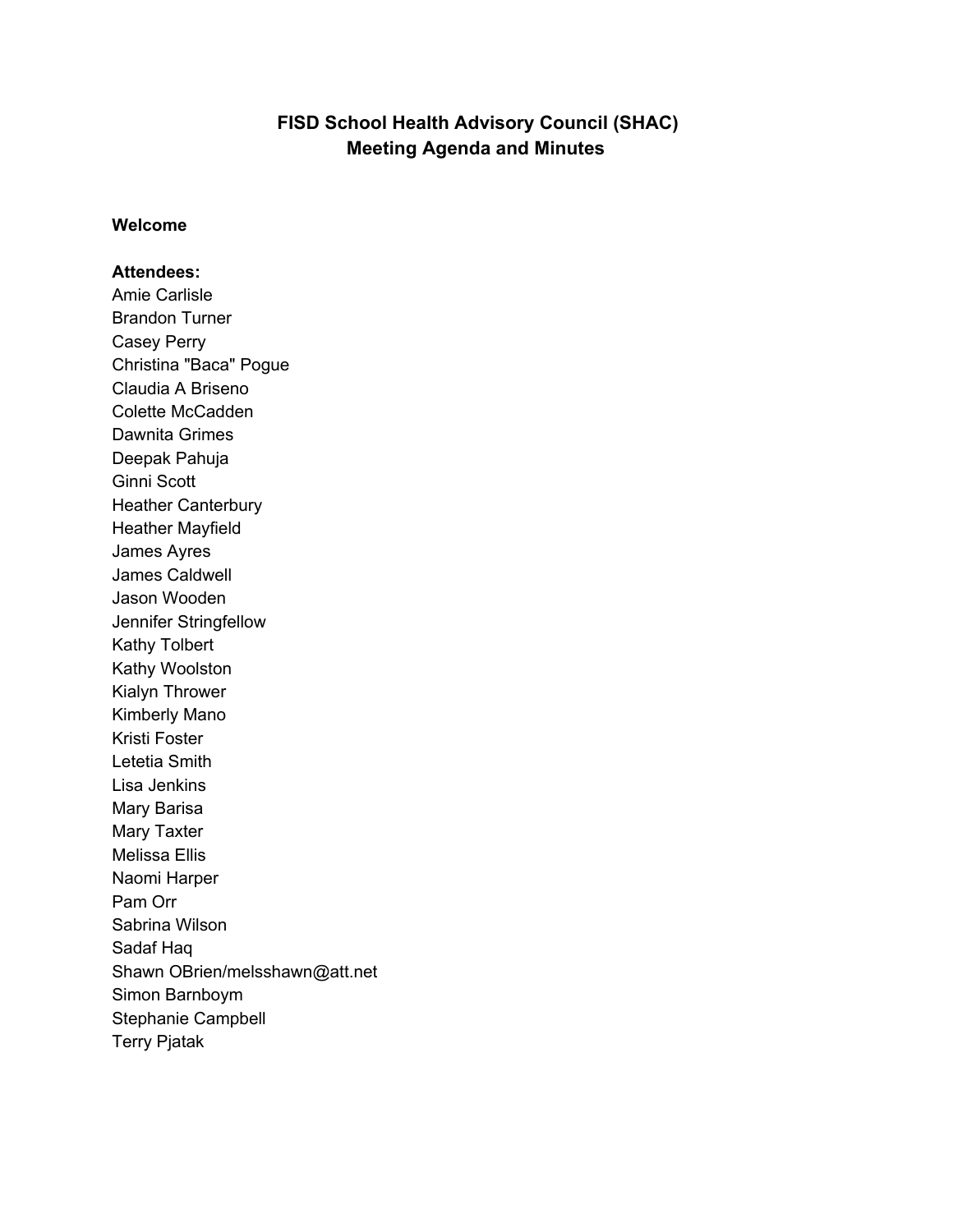## **SHAC Whole Group Intro**

#### **Sub Committees & Chairs**

- Counseling & Psychological Services/ Social & Emotional Climate
	- Chair: James Caldwell
- Family Engagement & Community Involvement
	- Chairs: Jason Wooden, Heather Mayfield
- Health Education & Physical Education/Nutrition/Physical Environment ○ Chairs: Amie Carlisle, Jodie Lott
- Health Services & Employee Wellness
	- Chairs: Stephanie Campbell, Kathy Tolbert

#### **Norms/Roles**

-Each committee developed their norms and designated roles.

#### **SHAC Sub Committee Work Time**

#### **SHAC Wrap-up Session**

- Counseling & Psychological Services/ Social & Emotional Climate
	- Reviewed work on Vaping last year
	- Incorporating into substance abuse
	- Discussed building connections not only for students but for parents too...especially those new to the district. How do we help them feel connected and welcomed. How to get that info out for parents and students
	- Digital citizenship...to meet requirements of state law
- Family Engagement & Community Involvement
	- Getting mental health support/suicide awareness/etc. resources to parents
	- Where to house resources so parents can easily access
	- Will work on timeline to develop comprehensive resources and where to access for all
- Health Education & Physical Education
	- Looking at evaluating current abstinence program for current 6th graders
	- Will be reviewing available programs
	- Evaluating program options with rubric
	- Survey campus admin/teachers for feedback
- Nutrition/Physical Environment
	- Reviewing work from last year
	- Picking up where they left off
	- Why are people eating the way we are
	- Members will read over documents to catch up on background info